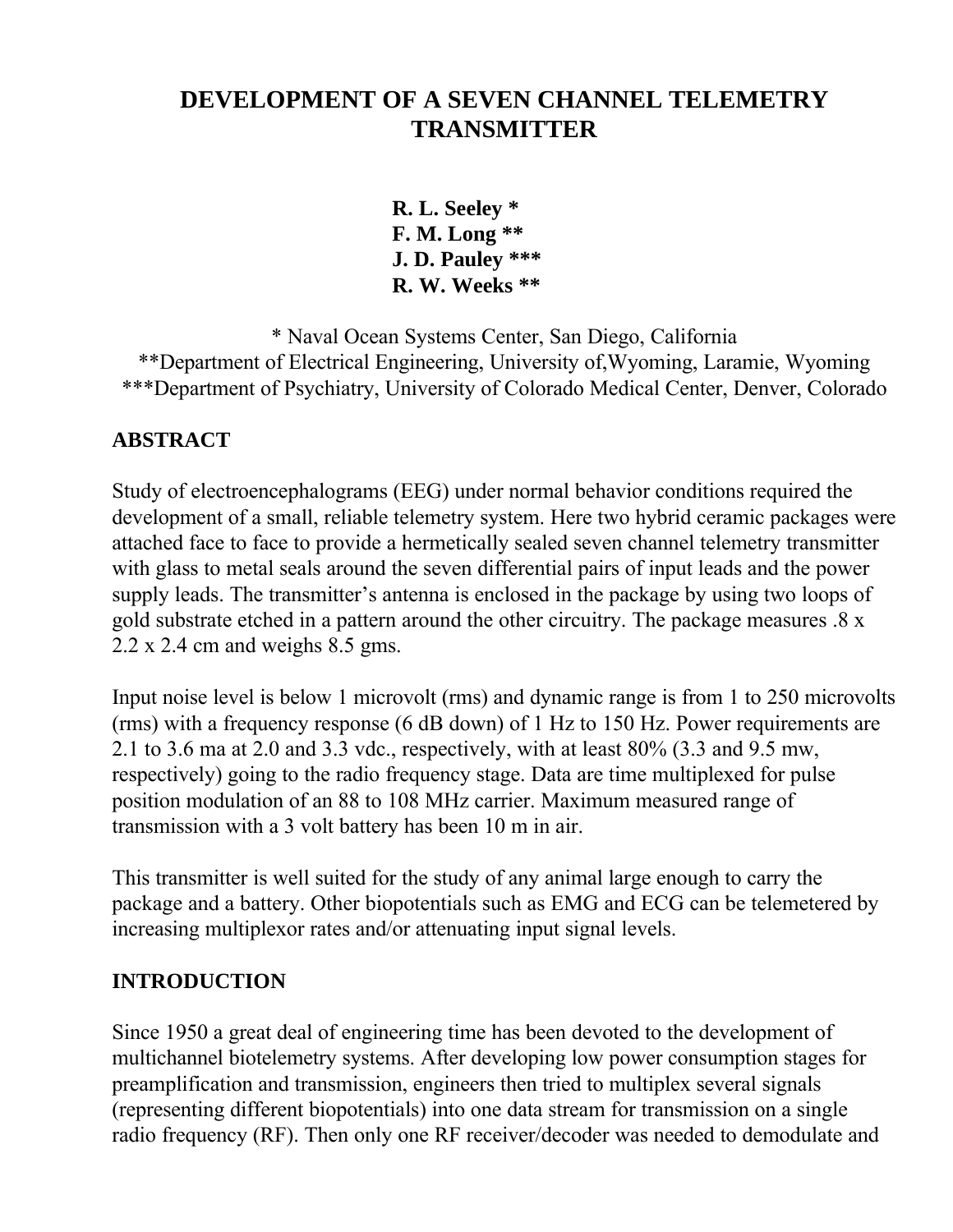demultiplex the data stream into signals representative of the biopotentials originally sensed by the preamplifiers (preamps). in the early 60's many modulation/demodulation schemes were used and described in the literature (references 1-8). By the late 60's enough integrated circuits were available so that one could implement nearly any of these designs with flat packs soldered to a printed circuit and supplemented with a few discrete components, usually in the input (low noise) and output (high frequency) stages. The 70's have been spent in finding and solving the problems which have reduced the utility of these designs (reference 9). Except for describing a better technique for mechanically connecting the leads between the sensors and the preamps, this paper deals with fabrication techniques or circuit design modifications that improve the reliability of multi-channel biotelemetry transmitters.

#### **DESIGN CRITERIA**

The criteria considered in this system's development included (in approximate order of priority) minimum life of six months, seven differential channels with input sensitivity of 1 microvolt (rms), frequency response between 1 Hz and 150 Hz, at least 46 dB of dynamic range (1 to 200 microvolts, rms) power requirements of 3 milliamps or less at 3.0 vdc, transmission frequency in the FM band (88 to 108 MHz), electronics to be protected inside a hermetically sealed case, leads to penetrate the case with glass to metal headers, transmission antenna to be sealed inside a hermetically protected case, dimensions less than 1 x 3 x 3 cm, and weight less than 10 gm. In addition, a technique was needed to stabilize RF transmission against frequency shifts caused by changes in the RF loading surrounding the transmitter. In short, we planned to combine several circuits found to be successful when built with discrete componenets and integrated circuits on printed circuit boards into a single hybrid circuit mounted in a hermetically sealed ceramic package which also contained an RF stabilization circuit and a transmitting antenna.

#### **CRITERIA DISCUSSION**

As regards the life of the unit, a hermetically sealed battery pack had already been developed using two parallel connected lithium/thionyl chloride cells, two dropping/interconnect diodes, and a bistable reed switch (Figure 1). It was desired that at any time during the "life" of the transmitter, data could be transmitted by activating the switch so long as the cells had not been expended. Although the cells are advertised to have a 1000 maH of life, our tests show that a fresh cell has 1440 maH between 3.59 and 3.58 vdc, and 360 maH between 3.58 and 3.34 vdc when discharged at a 3 ma rate (Figure 2). Because one cell lasts 600 hours (from 3.6 down to 3.3 vdc), two cells in parallel with series diodes (Figure 1) are expected to provide 3.0 to 2.7 vdc (the battery range for which 3.0 to 2.9 ma are needed) for 1200 hours, or 150 eight hour days. Based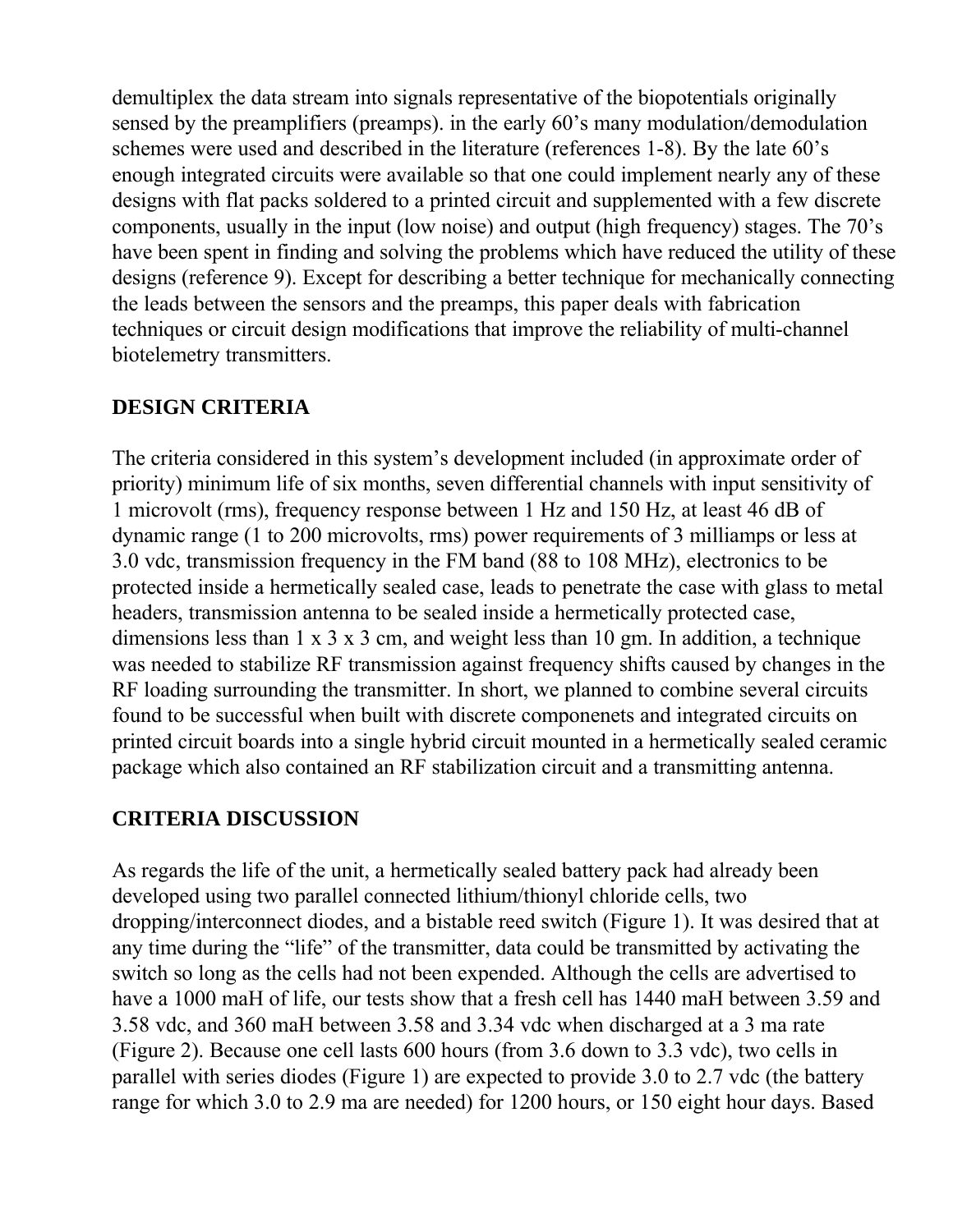upon normal work hours, week, etc., this would be more than six months. Therefore, the shelf "life" implied above is about the same as the life of the battery pack used.

Note that the diodes in the battery pack serve two purposes. First, they permit paralleling two cells so that the power pack will supply the voltage produced by the highest voltage cell until it is drained down to the voltage of the other cell, at which time they will share the load. This also provides redundancy should one cell fail. Second, in the event that a direct short develops external to the hermetically sealed battery pack, silicon diodes (.6 vdc drop) will act as either fuses or dropping resistors to prevent a direct short from occuring across the LiSOCl cells. Although the manufacturer of these cells has assured us that the AA size cell will not explode (as have the larger D size cells) when shorted, the diodes give added insurance against overheating.

The frequency response and dynamic range were established by the signal to be measured, EEG in the range of 1 to 200 microvolts (rms). Power drain and transmission frequency were set according to what had worked well in the past to obtain our desired transmission range of 10m in air.

The innovative aspect of this transmitter was the design of an RF antenna as part of the etched circuit inside the ceramic package and a radio frequency stabilization circuit to compensate for RF loading variations in the environment external to the ceramic package. The antenna was fashioned from two complete loops around the perimeter of the circuit etched from the gold substrate used for printing a layout inside the ceramic package. Standard size ceramic hybrid packages, offering glass to metal seals around all penetrations, were used because both coated (with metal) and uncoated mating covers were available. The coated cover was used as a bottom lid for the package and served as a backplane for the transmitter, whereas the uncoated cover was used as a top lid, offering a transparent window to RF transmission. The frequency stabilization circuit was an outgrowth of work done by Weeks, Long and Pauley (reference 10). It uses a frequency doubler/buffer stage and electronic servo loop to maintain constant current in the collector of the output RF transistor. In addition to RF frequency stabilization, this circuit offers the advantage of being able to predict power consumption more accurately than in RF stages that permit current variations to maintain a constant voltage across a varying load.

#### **TRANSMITTER CONSTRUCTION**

The "chip and wire" fabrication method (references 11 and 12) was selected as the most economical way to improve upon the reliability of the printed circuit-solder techniques previously used. Pulse position modulation was used because it was compatible with the decoding equipment used for older units. With careful layout, it was possible to include seven differential preamps, pre-multiplexor amplifiers, a multiplexor (mplxr), a post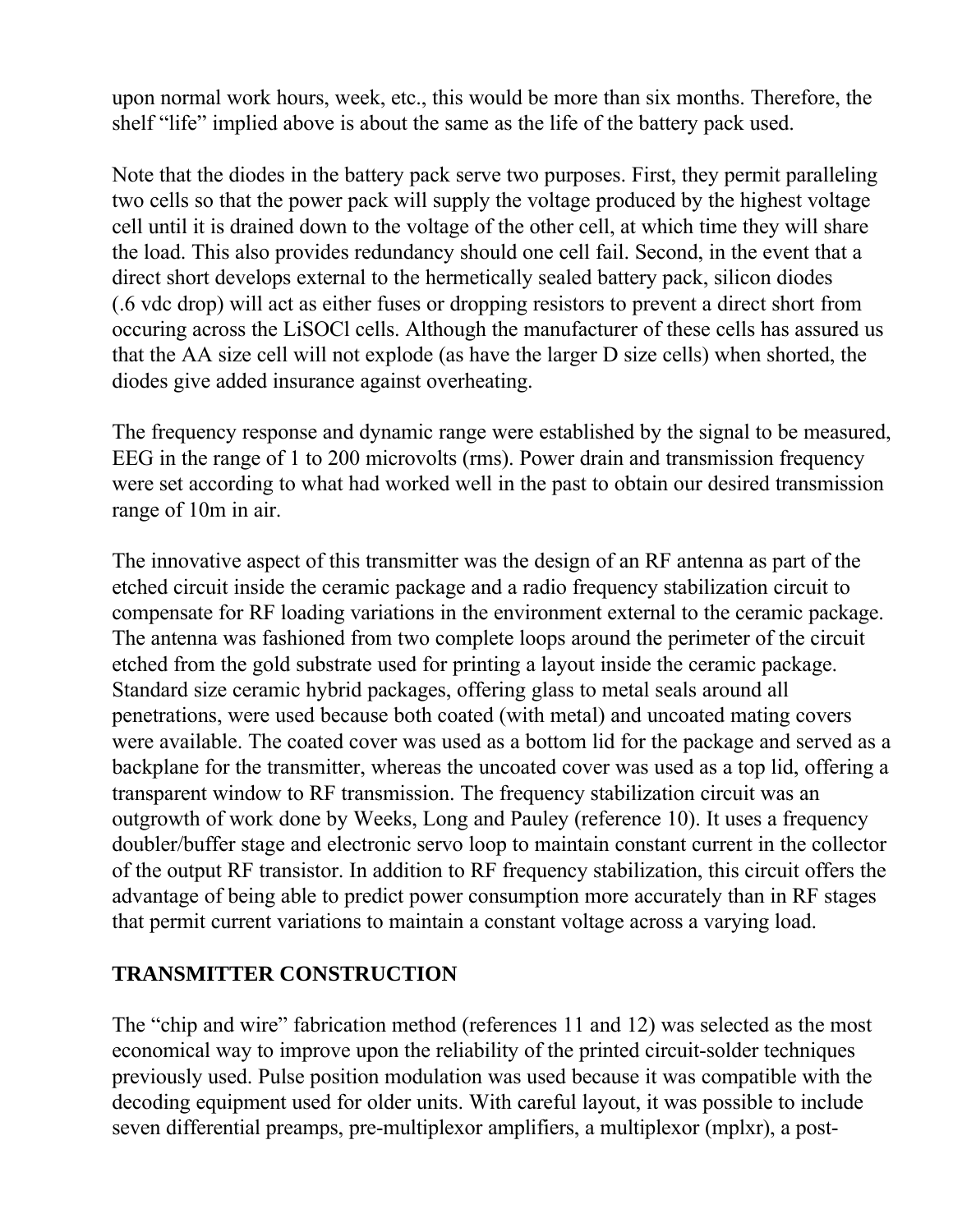multiplexor amplifier, a sub-carrier oscillator (SCO), and an RF stage in two packages measuring .4 x 2.2 x 2.4 cm each. The seven pairs of input leads penetrate the same package on the right side before re-entering the left side of the mplxr/RF package via pins that exactly match when packages are mounted face to face. The leads penetrating the right side of the mplxr package were not used and so were cut off close to the package. Power enters the preamp package from the right and the mplxr from the left, via wires which again mate exactly when the packages are glued together with Humiseal (1) under vacuum.

### **CIRCUIT DESCRIPTION**

This circuit (Figure 3) requires 76 resistors, 53 capacitors, 4 integrated circuits, and 36 transistors (three emitter-base junctions of which are used as diodes). The preamp stages (enclosed by "....." in Figure 3) consist of differential-pair transistors (T1, T2) coupled to the input leads by .47 uFd capacitors and very lightly pulled up (for low noise) to ½ of the power supply voltage by 1 megohm resistors. All inputs have 1000 pFd shunts to ground to eliminate any possible RF feedback. Signals leaving the differential stages are low-pass filtered (at 150 Hz) by the 1000 pFd capacitors, buffered by emitter followers (T3) and capacitively coupled into other (buffering) amplifier stages which are direct coupled to the mplxr. Voltage out of the mplxr is amplified and DC restored to approximately 1/2 the power supply voltage (1st op amp of IC2) before driving current through a 220 K resistor to charge a 1000 pFd capacitor in an integrator (2nd op amp of IC3). Voltage occuring at pin 2 which is above 1/2 the power supply voltage will cause voltages at pin 11 and (via a 220K-470K voltage divider) pin 5 to approach ground until the voltage at pin 5 drops below 1/2 the power supply voltage and trips a comparator (3rd op amp of IC2). As the comparator's output (pin 9) is driven from the positive power supply rail toward ground, positive feedback through the voltage divider accelerates the tripping action and diode D1 conducts to discharge the 1000 pFd capacitor. The capacitor is discharged until the voltage at pin 5 (divided between pin 11 and pin 9 via the 220K-470K resistors) returns to 1/2 the power supply voltage, at which time the comparator trips in the opposite direction.

The 35 microsecond pulse resulting at pin 9 drives transistor T5 into cutoff and increments the ring counter (IC3). Because the counter is stepped on the back side of this pulse, a similar transistor (T6) will generate a pulse for every 8 incrementing pulses sent to IC3. This serves to produce equal width pulses every time the mplxr selects a successive channel and an extra pulse every time the mplxr starts charging the capacitor from channel 1. Because the time between pulses is proportional to the voltage sensed at each input channel, this SCO appears to be dependent upon signal in order to measure signal. In fact current supplied through the 220K resistor from the power supply to the 1000 pFd capacitor is sufficient ot maintain oscillation independent of input voltage. This is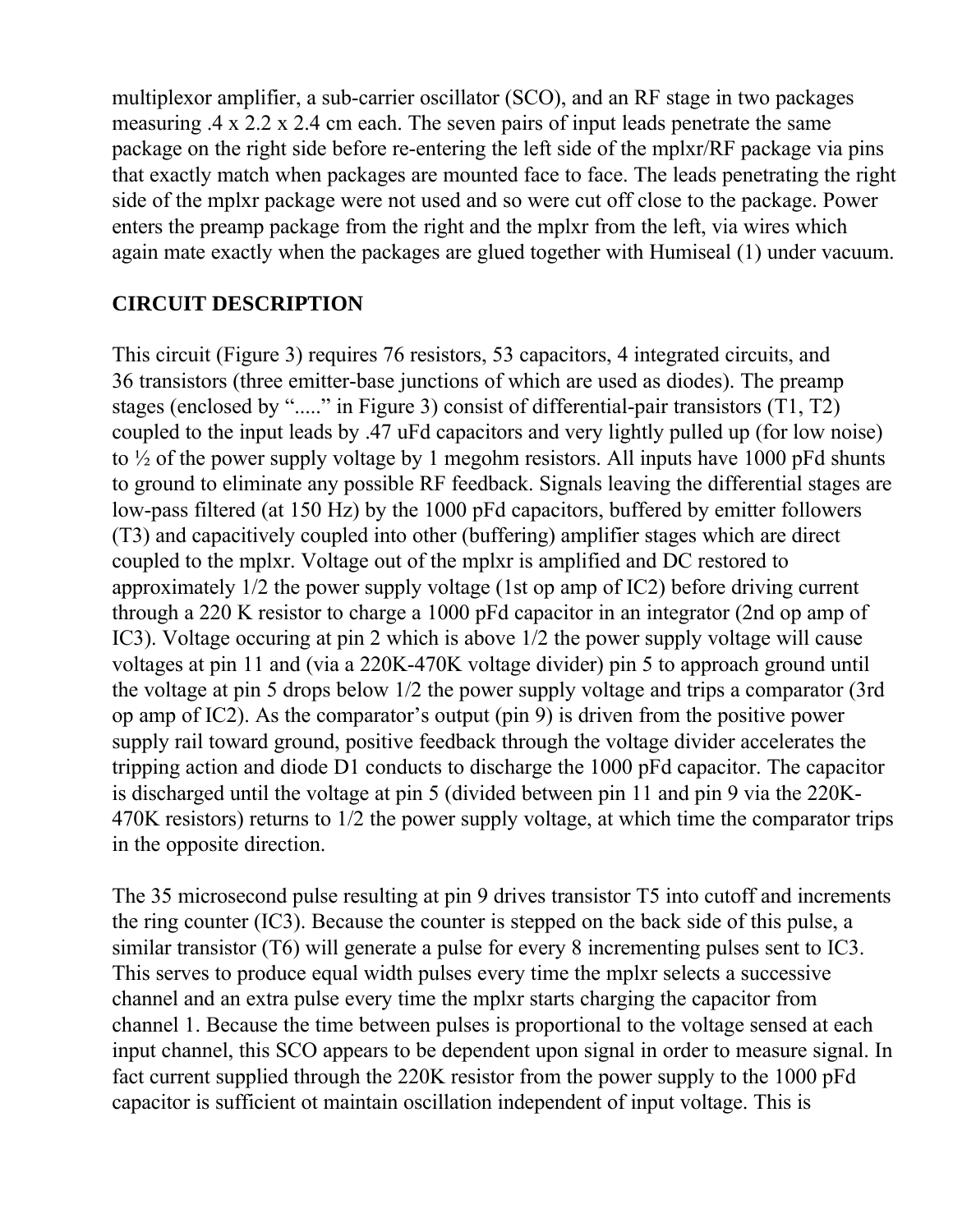necessary to prevent the erratic SCO operation obtained from sensing over-voltages such as occur when sensor leads break.

The normal and extra pulses are combined via 1.5 m resistors and used to modulate an RF carrier in the RF stage (enclosed by "-----------" in Figure 3). The RF stage consists of a Colpitts oscillator (T7) tuned to 50 MHz and transistor (T8) buffered to drive an output tank circuit tuned to twice the oscillating frequency, causing 100 MHz to be radiated. Current through T8 is converted to a voltage (by the 180 ohm resistor) and fed back via T9 to control the drive from the oscillator. The number of turns and turns ratio of the output transformer were adjusted for peak output (at 100 MHz) into the impedance offered by the two loops of gold substrate used as an antenna inside the package. The miniaturization of this portion of the transmitter has solved several problems at once. First, the near proximity of parts permits the design of transmission characteristics which used to be dominated by random interlead parasitic capacitances; instead of trimming capacitors or bending the antenna for best signal amplitude, frequency, distortion, etc., one can now design tuned tank circuits with sufficient accuracy to match fixed size (impedance) antennas. Second, the small investment in chip real estate required by a few extra parts offers important possibilities such as buffering the oscillator from the transmitting tank and employing frequency doubling techniques. Although these methods have been used in larger transmitter systems, they were usually not used in biotelemetry in an effort to conserve space.

# **PROBLEMS**

The primary problems encountered in thise development appear to have been those of fabrication technique. The conductive epoxy first used (2) was either too old or of a poor composition to the extent that intermittent opens occurred around capacitors after several thermal cyclings of the prototype transmitters. The selection of a different epoxy (3) and the use of an automatic dispenser seem to have solved this problem.

Major circuit redesign was required because large capacitors (18 uFd) require too much room to be included in this package. As a result, a d.c. biasing network had to be developed for the post-mplxr amplifier which previously had been a.c. coupled. The voltage divider (470K-120K-D2) provides the correct d.c. bias to pin 12 of IC2, but we do not consider the inclusion of a trim resistor (R trim) as good practice in any hybrid implementation .... only an expedient solution to the problem.

# **RESULTS**

Prototype transmitters have operated after soaking six months in a saline solution and more time will be required to determine minimum life of the transmitters. but all other design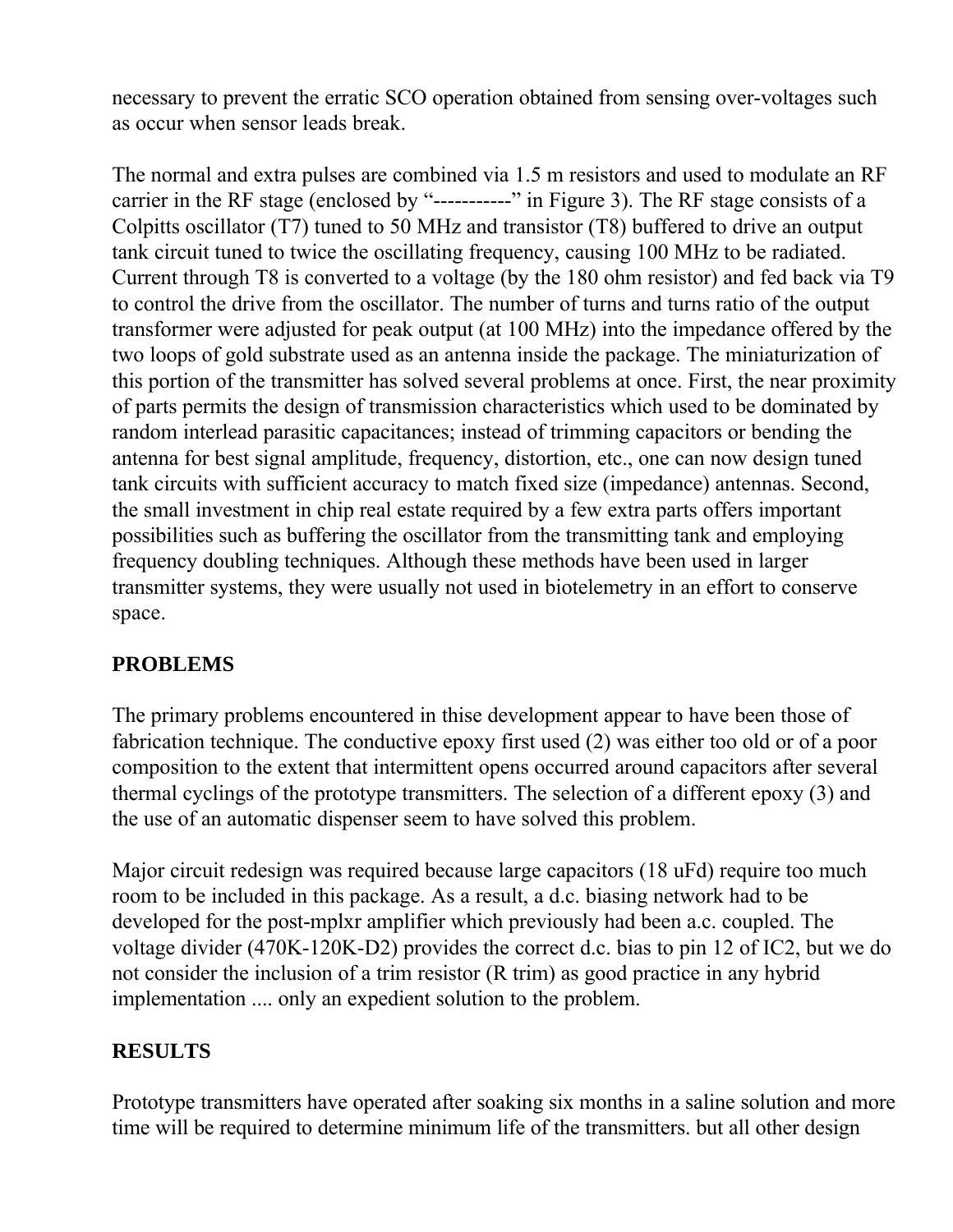criteria were met or exceeded. Although all circuits are functional over a wide power supply voltage range (2.0 to 3.3 vdc), high signal gain (2000) and dynamic range (1 to 250 microvolts, rms) dictate that the post-mplxr amplifier output have sufficient power supply voltage (2-6 vdc) to provide output signals 1.4 volts in amplitude (2000 x  $.00025 = .5$  vrms  $= 1.4$  vpp).

- (1) Type 1B66 sealant is made by Humiseal division of Columbia Tech. Corp., New York.
- (2) Uniset C409 Silver filled, one component epoxy by AMICON.
- (3) Ablebond 20-1 Silver filled, microelectronics grade. one component epoxy.

The input noise is below our lower limit of measurement at 1 microvolt, rms. The package is smaller (64%) and lighter (15%) than originally required. It contains an internal fixed shape antenna (etched from the gold substrate) and the RF oscillator buffering and current control stabilizes the transmission frequency against variation in loading on the RF output circuit. Those improvements permit the continuous transmission of data on a given frequency under RF loads which shift the carrier frequency (100 NHz) of older transmitters (without buffering or constant current) as much as 2 NHz.

Possible modifications to the circuit include the reduction of input sensitivity or the broadening of frequency response in order to transmit larger biopotentials such as ECG or EMG. Resistive attenuation works well for amplitude reduction, and higher frequency response is available by decreasing (or eliminating) the 1000 pFd capacitors on the base of T3 transistors and by decreasing the size of the integration capacitor (1000 pFd) to obtain higher multiplexor rates. The present average sampling rate of 1000 samples per second (sps) for each channel could be increased to 2000 sps with an associated factor of 2 loss in dynamic range. Paralleling the inputs of two channels separated by three intervening channels provides a sampling rate of 4000 sps which would be suitable for most ENIG data requirements.

#### **ACKNOWLEDGMENTS**

This project was supported in part by Independent Research funding at the Naval Ocean Systems Center. The authors thank Drs. E. E. Kuhns, E. P. Cooper, and S. H. Ridgway for their continuing support in this effort and Drs. S. H. Ridgway and C. S. Johnson for their comments and suggestions.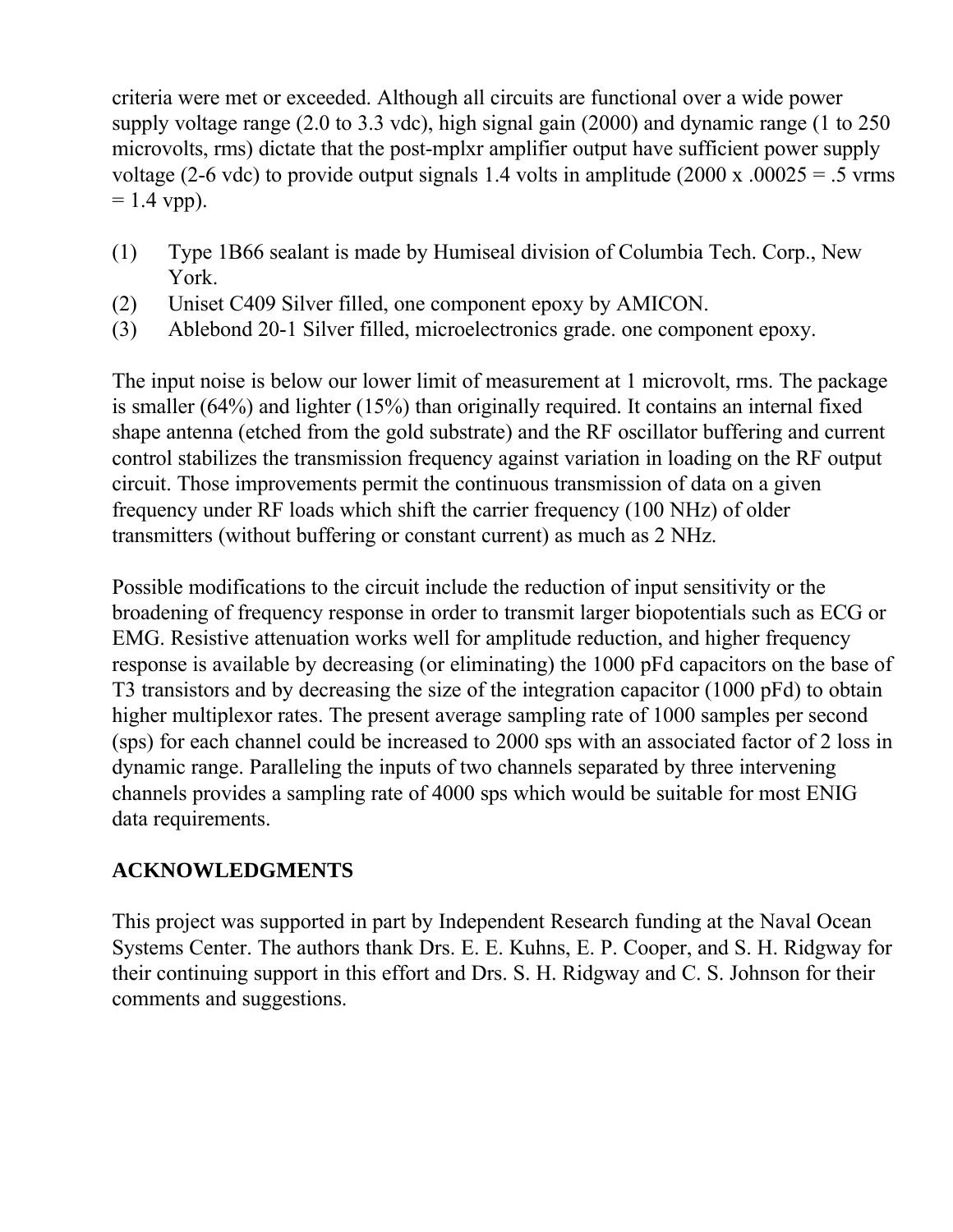#### **REFERENCES**

- 1. Beenken, 11. G., and F. L. Dunn, Short distance telemetry of physiological information, IRE Trans. Med. Electr. PGME 12, 1958, pp. 53-57.
- 2. Kofos, A., Multi-channel radio transmission of bioelectric data, Proc. 3rd Int. Conf. Med. Electron. 1960, 1:54-55.
- 3. Ellis, D. and F. Schneidermeyer, Multipack a three-channel system of physiologic/psychophysiologic instrumentation, Amer. J. Med. Electronics. 1962, 1:280-286.
- 4. Hambrecht, F. T., P. D. Donahue and R. Melzack,A multichannel electroencephalogram telemetering-system, Flectroenceph. Clin. Neurophysiol. 1963, 15 (2):323-326.
- 5. Marko, A. R. and M. A. McLennan, A seven channel personal telemetry system using pulse duration modulation, Proc. 16th Ann. Conf. Med. Biol. Engng. 1963, 5:154.
- 6. Wehner, A. P. and F. J. Hahn, Implantation of a miniature multichannel physiological data acquisition system in a canine, 5th Int. Cong. Med. Electron., Liege, Abstr. 1963, p. 27.
- 7. Adey, W. R. , J. Hanley, R. T. Kado and J. R. Zweizig, Design considerations in multichannel telemetry, Proc. 19th Ann. Conf. Eng. Mod. Biol. 1966.
- 8. Roy, O. Z. and J. S. Hart, A multichannel transmitter for the physiological study of birds in flight, Med. Biol. Engng. 1960, 4:457-466.
- 9. Reite, M. and J. D. Pauley, Multi-channel implantable biotclemetrv, problems, pitfalls and rewards, Proc. 3rd Int. Symp. Biotclem. 1976, pp. 59-62.
- 10. Pauloy, J. D., M. Reite, R. W. Weeks and F. M. Long, A hybrid multichannel implantable biotelemetry transmitter, Proc. 31st Ann. Conf. Engng. Med. Biol. 1978, pp. 132.
- 11. Fryer, T. B., The use of hybrid integrated circuit techniques in biotelemetry applications, Biotelometry 1977, pp. 193-216.
- 12. Long, F. M. , Microcircuits what they are, what they will do, Proc. 1st Inst. Conf. Wildlife Telem. 1977, pg. 1.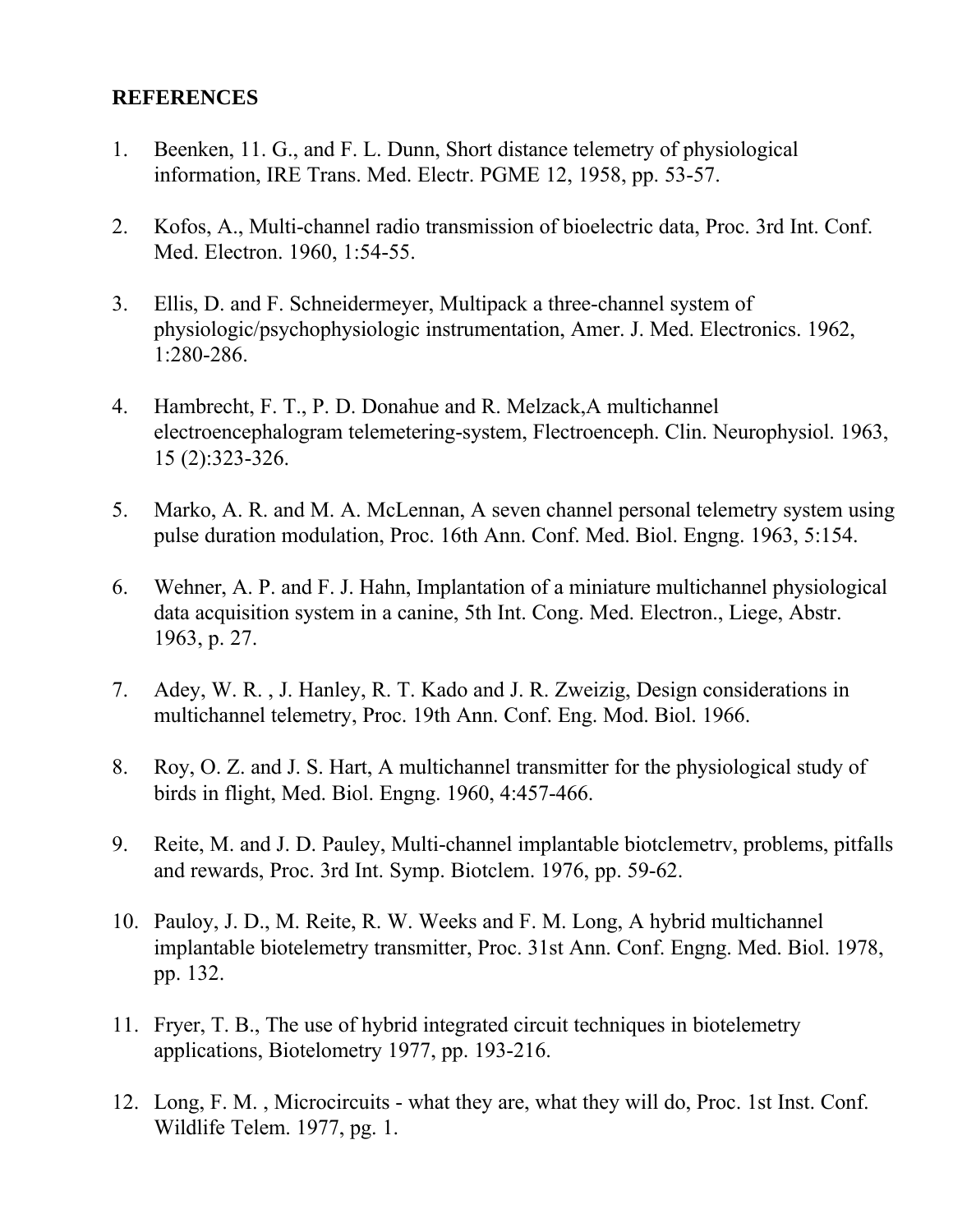

**Figure 1. 1 200 hour battery pack.**



**Figure 2. AA size GTE LiSOCl<sup>2</sup> cell discharge curve under 3 ma load.**